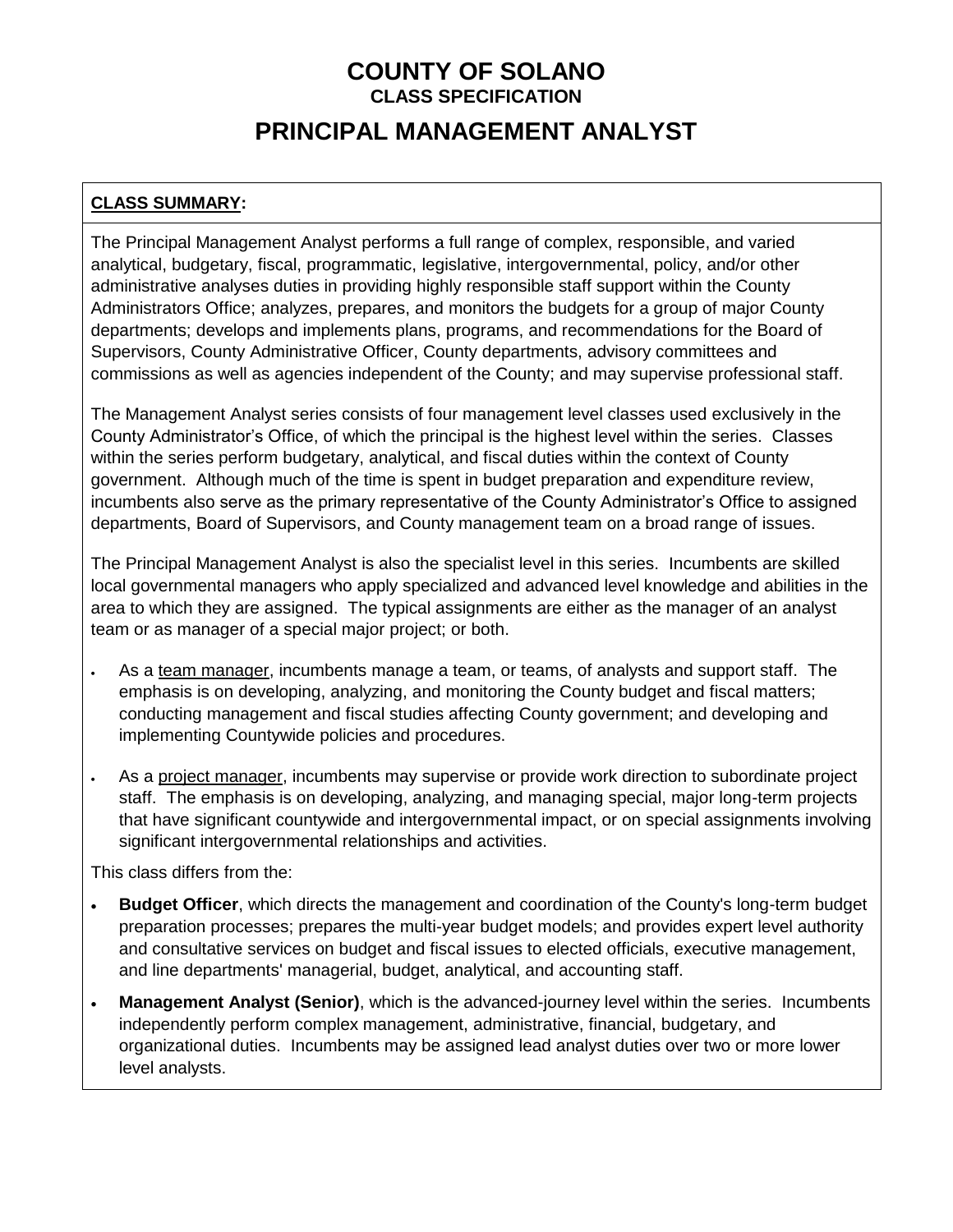# **PRINCIPAL MANAGEMENT ANALYST**

### **ESSENTIAL DUTIES**:

This class specification represents the core areas of responsibilities; specific position assignments will vary depending on the needs of the department.

Performs analytical and management duties including organizational, budgetary, fiscal, programmatic, legislative, intergovernmental, policy, and/or other administrative analyses.

Oversees budget development and installation for assigned departments; receives and analyzes departmental budget requests; reviews expenditure patterns; projects revenues and expenditures; determines fund balances; calculates, compiles, and presents assigned segment of total budget to department, County Administrator, and Board of Supervisors; provides liaison with other departments on matters related to the budget adoption and revision processes.

Plans and conducts complex budgetary, financial, and operational analyses and studies; determines analytical techniques and information-gathering processes; analyzes information and data; develops recommendations; and oversees and assist in the implementation of recommendations.

Recommends changes in funding and budget plans that may require executive management and elected officials to revise substantive programs.

Provides staff support to the County administrator, Board of Supervisors, and advisory groups.

Testifies before elected officials, executive cabinets, and other authorities regarding proposed budgets and resource allocation plans; clarifies reports and findings; gains support for estimated budget needs.

Represents the County in meetings with public officials, other public agencies, and civic groups in order to gather input, assess needs, develop priorities, and implement and maintain effective countywide projects and programs. Presents findings and recommendations to line management, labor organizations, media, community groups and the public in lay terms; and responds to questions.

Monitors legislation and regulatory changes; determines impact; and advises elected officials, the County Administrative Officer, and executive management on proposed legislation affecting County operations.

May supervise budget and administrative analysts and technical and clerical support staff.

Prepares a variety of correspondence, narrative, and statistical reports, procedures and other written materials; accesses varied databases and uses information from various sources to prepare materials.

Performs other duties of a similar nature or level.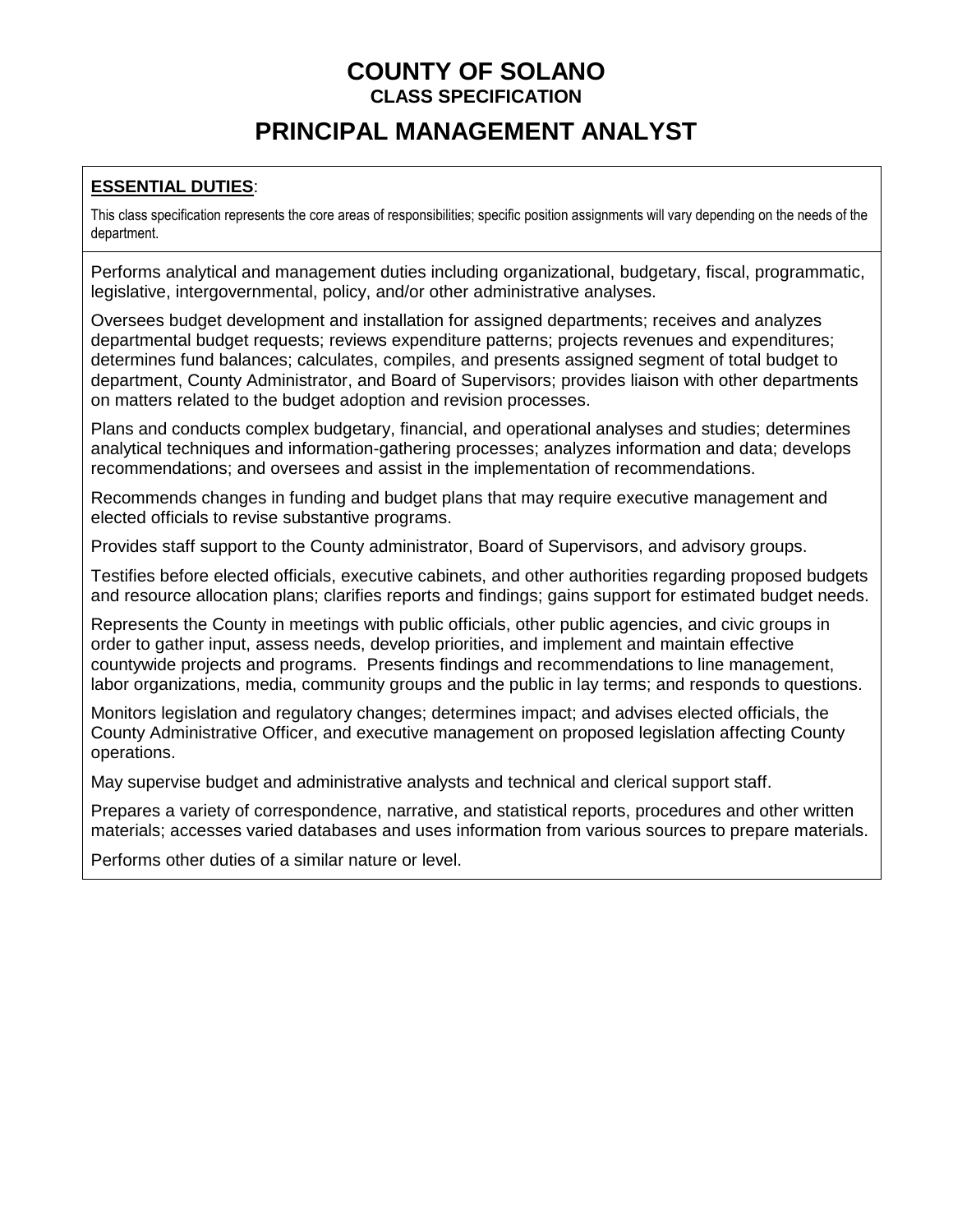# **PRINCIPAL MANAGEMENT ANALYST**

### **Training And Experience:**

Bachelor degree from an accredited college or university in public financial management, business/public administration, economics, policy analysis, or other fields directly related to the budget, fiscal, and management duties of this class.

and

Five years of public-sector experience that included performing administrative, analytical, budgetary, fiscal, policy and/or program work requiring analysis and interpretation of data. At least two years of experience must have been at the advanced-journey level comparable to the County's Management Analyst (Senior) class.

- **Note 1** Master's Degree is desirable
- **Note 2** The objective of these minimum qualification patterns is experience demonstrating that the appointee is capable of providing full scope management direction to professional staff; and participating in management, policy, and fiscal matters that had significant countywide and intergovernmental impact.
- **Note 3** Budget and fiscal management experience in Solano County service is usually required although other governmental or private enterprise experience may provide some of the necessary background.

#### **Licensing/Certification Requirements:**

California Drivers License, Class C

#### **Knowledge of:**

- Principles and practices of financial analyses; public sector budget planning, projecting, developing, implementing, record-keeping, reporting, and controlling within County government
- Applicable federal, state and local laws, regulations, mandates, and procedures affecting County governmental operations
- Sources of revenue and expenditures typically of County government
- Organization, services, operations, functions and administrative structure of County governmental operations and public agencies, including the role of an elected Board
- Philosophy, objectives, trends, techniques and principles of public administration, organization and management
- Practices and techniques of administrative, financial, and comparative analyses and procedures; statistical methodologies; and report preparation
- Relationship between local, state and federal governments, public interest groups and private enterprise as they affect local government
- Legislative processes of local, state and federal governments
- Effective techniques for speaking before groups and making public presentations
- Principles and practices of staff and operational management, supervision, leadership and training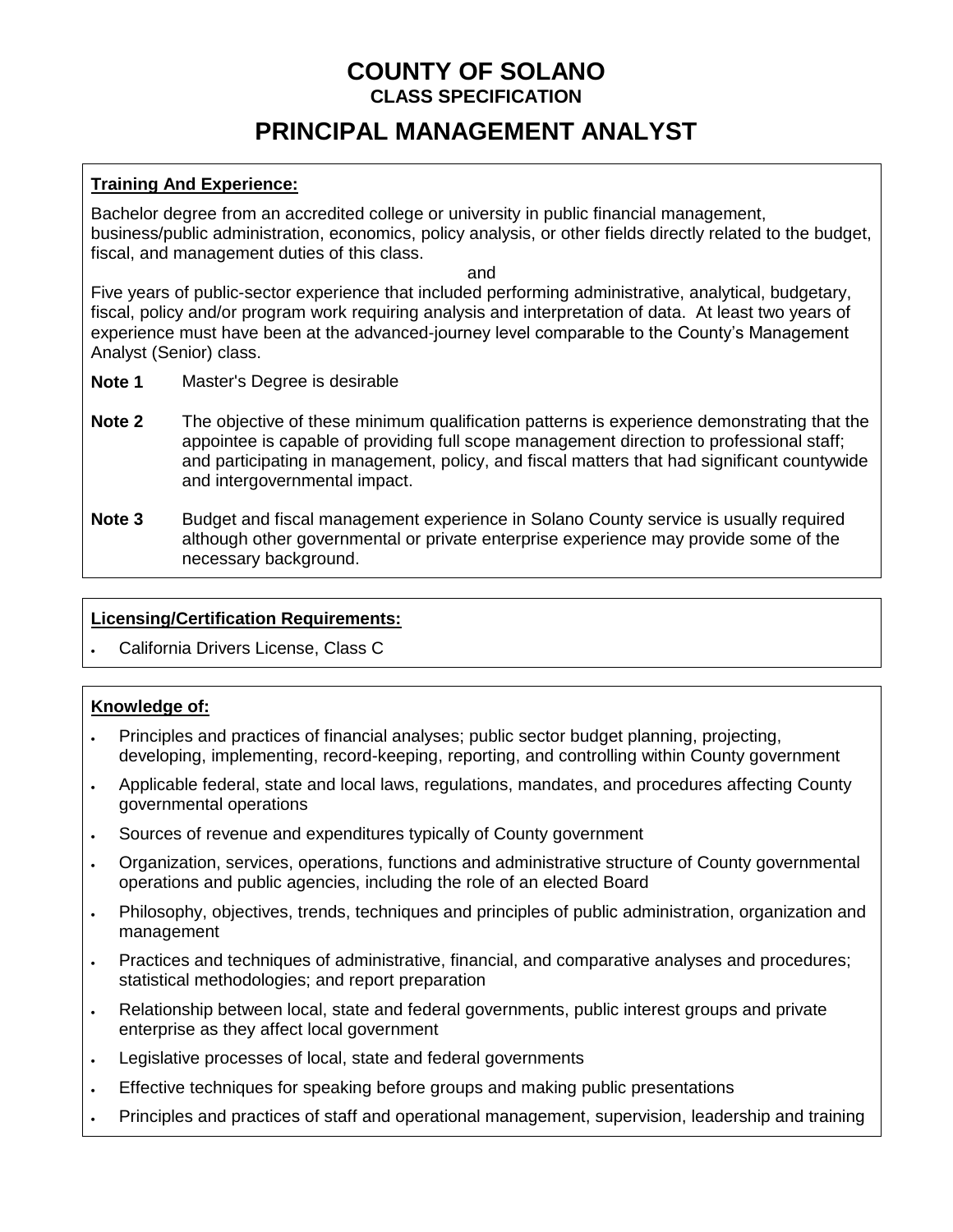# **PRINCIPAL MANAGEMENT ANALYST**

### **Knowledge of:** (Continued)

- Oral and written communications, business correspondence, and report writing
- Standard office procedures, practices, equipment, personal computers, and software

#### **Skills in:**

- Planning, performing, and/or directing the performance of complex financial, budget, revenue, and strategic planning analyses, budget preparation, implementation, and monitoring
- Performing complex and difficult professional analytical, programmatic and administrative duties
- Planning, organizing, directing, coordinating, and evaluating assigned programs, projects, events, or technical area
- . Directing work consistent with goals and priorities
- Analyzing problems and data, identifying alternative solutions, projecting consequences of proposed actions, and implementing recommendations in support of goals
- . Conducting research; collecting and analyzing data
- Developing and rendering authoritative interpretation of County and legal orders, guidelines and directives, and policies and precedents within and across County lines
- Researching, analyzing, projecting consequences of decisions, drawing valid conclusions, and making effective recommendations on analytical, budgetary, fiscal, programmatic/operational, legislative, intergovernmental, policy, and management practices, procedures and problems
- Monitoring legislative and regulation changes; interpreting and assessing the impact on the County; and recommending operational and procedural changes as required
- Representing the office and the County in meetings with the public and before public bodies
- Utilizing spreadsheets and financial, budget, and statistical software packages to analyze financial data, spot trends, and develop forecasts
- . Supervising, evaluating, training, and developing staff
- Overseeing and evaluating staff and assigned work unit(s)
- Preparing logical, accurate, comprehensive, and legally sound narrative and statistical analyses, reports, correspondence, procedures and other written materials; presenting complex financial and budget concepts and strategies in easy-to-understand language
- Using modern office equipment, and computers and related software applications
- Managing multiple priorities simultaneously
- Communicating information and ideas clearly and concisely orally and in written formats
- Preparing planning, narrative, fiscal and statistical reports, records, correspondence, and proposals
- Establishing and maintaining cooperative working relationships with the Board of Supervisors, County Administrative Officer, elected officials, staff and a variety of citizens and public and private organizations